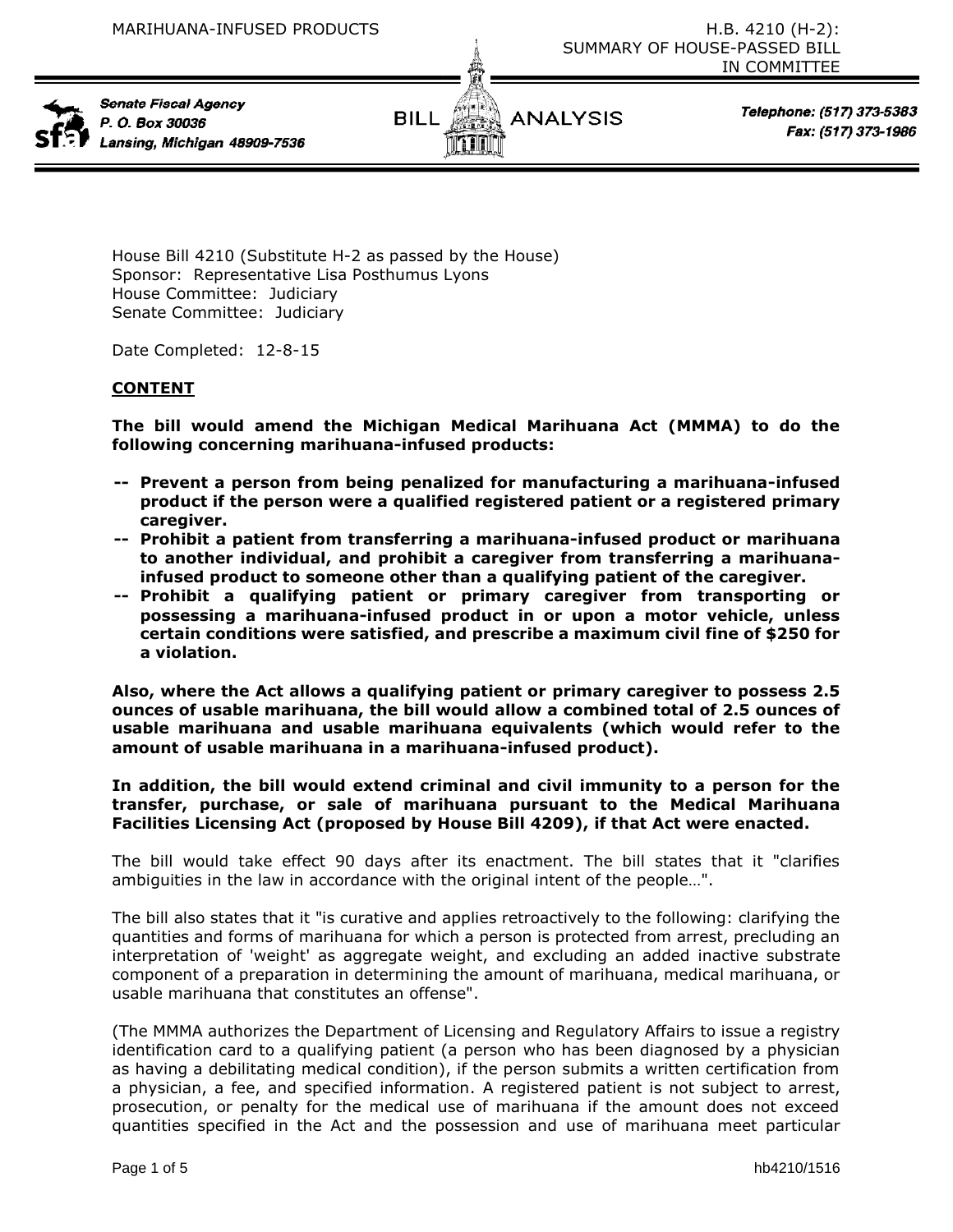standards. The Act also extends privileges against arrest, prosecution, or other penalty to primary caregivers who assist qualifying patients with the medical use of marihuana, if they register with the Department, are connected with qualifying patients through the registration process, and comply with various restrictions.)

## **Definitions**

The bill would define "marihuana-infused product" as a topical formulation, tincture, beverage, edible substance, or similar product containing any usable marihuana that is intended for human consumption in a manner other than smoke inhalation. A marihuanainfused product could not be considered a food for purposes of the Food Law.

Currently, "usable marihuana" means the dried leaves and flowers of the marihuana plant, and any mixture or preparation of them, but does not include the seeds, stalks, and roots of the plant. The bill would define "usable marihuana" as the dried leaves, flowers, plant resin, or extract of the marihuana plant, not including the seeds, stalks, or roots.

Currently, "medical use" means the acquisition, possession, cultivation, manufacture, use, internal possession, delivery, transfer, or transportation of marihuana, or paraphernalia relating to the administration of marihuana to treat or alleviate a registered qualifying patient's debilitating medical condition or associated symptoms. Under the bill, this definition would apply to the term "medical use of marihuana". It would include the extraction of marihuana, as well as its acquisition, possession, cultivation, etc. It also would apply to marihuana-infused products, in addition to marihuana and paraphernalia.

## Manufacturing Marihuana-Infused Product

Under the bill, a person would not be subject to arrest, prosecution, or penalty in any manner, and could not be denied any right or privilege, including civil penalty or disciplinary action by a business or occupational or professional licensing board or bureau, for manufacturing a medical-infused product if the person were either of the following:

- -- A registered qualifying patient, manufacturing for his or her own personal use.
- -- A registered primary caregiver, manufacturing for the use of a patient to whom the caregiver was connected through the registration process of the Department of Licensing and Regulatory Affairs (LARA).

## Illegal Transfer of Marihuana-Infused Product or Marihuana

The bill would prohibit a qualifying patient from transferring a marihuana-infused product or marihuana to any individual.

The bill also would prohibit a primary caregiver from transferring a marihuana-infused product to any individual who was not a qualifying patient to whom the caregiver was connected through LARA's registration process.

# Transportation or Possession of Marihuana-Infused Product in Motor Vehicle

Except as provided below, the bill would prohibit a qualifying patient or primary caregiver from transporting or possessing a marihuana-infused product in or upon a motor vehicle.

The prohibition would not apply to a qualifying patient if the marihuana-infused product were in a sealed and labeled package that was carried in the trunk of the vehicle or, if the vehicle did not have a trunk, carried so as not to be readily accessible from the interior of the vehicle. The label would have to state the weight of the marihuana-infused product in ounces, name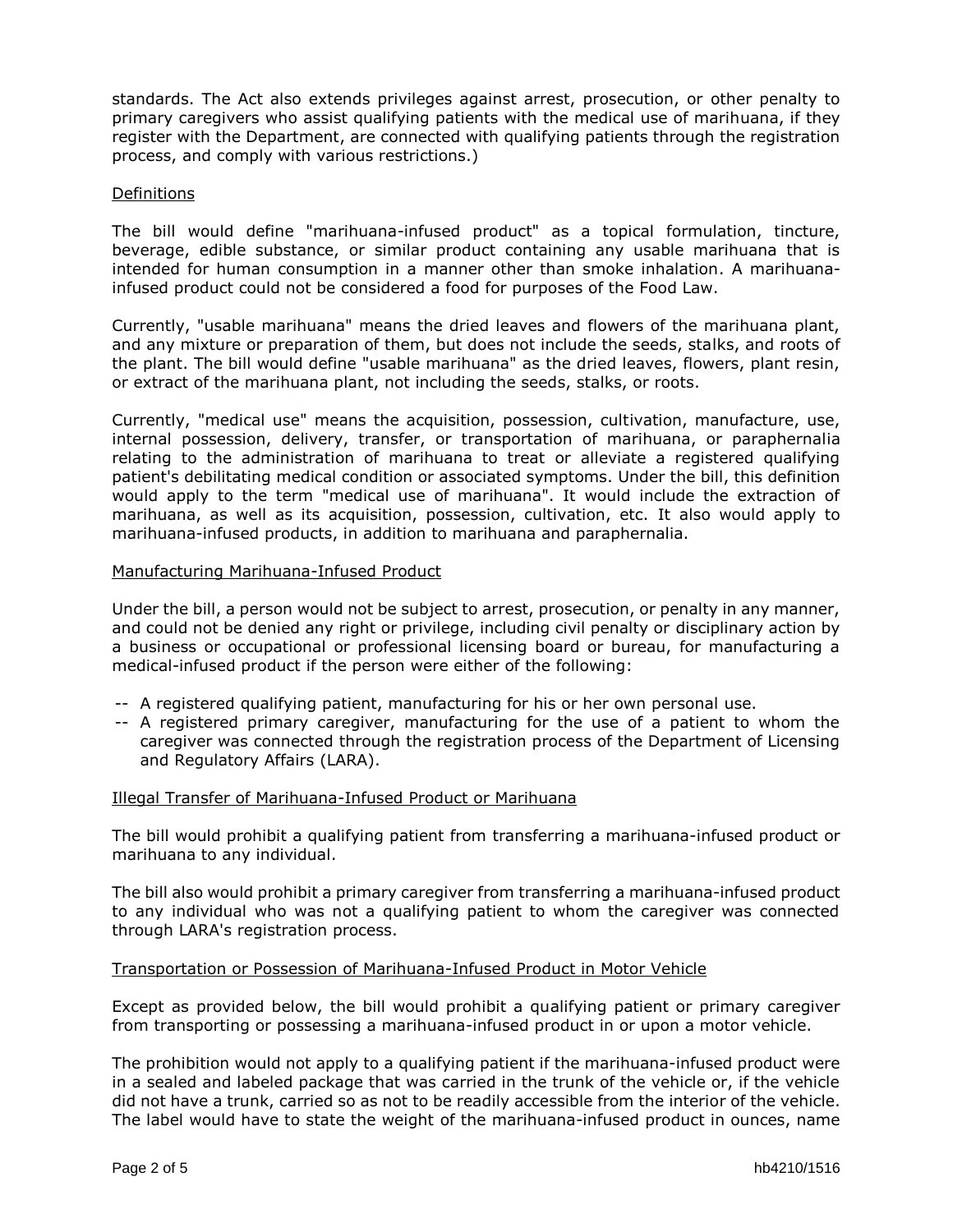of the manufacturer, date of manufacture, name of the person from whom the product was received, and date of receipt.

The prohibition also would not apply to a primary caregiver if the marihuana-infused product were accompanied by an accurate marihuana transportation manifest and enclosed in a case carried in the trunk of the vehicle or, if the vehicle did not have a trunk, carried so as not to be readily accessible from the interior of the vehicle. The manifest would have to state the weight of the marihuana-infused product in ounces, name and address of the manufacturer, date of manufacture, destination name and address, date and time of departure, estimated date and time of arrival, and, if applicable, name and address of the person from whom the product was received and date of receipt.

In addition, the prohibition would not prohibit a primary caregiver from transporting or possessing a marihuana-infused product in or upon a motor vehicle for the use of his or her child, spouse, or parent who was a qualifying patient if the product were in a sealed and labeled package that was carried in the trunk of the vehicle or, if the vehicle did not have a trunk, carried so as not to be readily accessible from the interior of the vehicle. The label would have to state the weight of the marihuana-infused product in ounces, name of the manufacturer, date of manufacture, name of the qualifying patient, and, if applicable, name of the person from whom the product was received and date of receipt.

For purposes of determining compliance with quantity limitations under the MMMA, there would be a rebuttable presumption that the weight of a marihuana-infused product listed on its package label or on a marihuana transportation manifest was accurate.

A qualifying patient or primary caregiver who violated these provisions would be responsible for a maximum civil fine of \$250.

### Maximum Amount of Marihuana Allowed for Possession

The MMMA provides that a qualifying patient who has been issued and possesses a registry identification card may not be subject to arrest, prosecution, or penalty in any manner, or denied any right or privilege, for the medical use of marihuana in accordance with the Act, provided the qualifying patient possesses an amount of marihuana that does not exceed 2.5 ounces of usable marihuana.

The MMMA extends the same protections to a primary caregiver who assists a qualifying patient to whom the caregiver is connected through LARA's registration process with the medical use of marihuana in accordance with the Act. This applies only if the primary caregiver possesses an amount of marihuana that does not exceed 2.5 ounces of usable marihuana for each qualifying patient to whom he or she is connected through the registration process.

Under the bill, the amount that a qualifying patient or a primary caregiver may possess could not exceed "a combined total of 2.5 ounces of usable marihuana and usable marihuana equivalents".

For purposes of determining usable marihuana equivalency, the following would have to be considered equivalent to one ounce of usable marihuana:

- -- Sixteen ounces of marihuana-infused product if in a solid form.
- -- Seven grams of marihuana-infused product if in a gaseous form.
- -- Thirty-six fluid ounces of marihuana-infused product if in a liquid form.

"Usable marihuana equivalent" would mean the amount of usable marihuana in a marihuanainfused product calculated as provided above.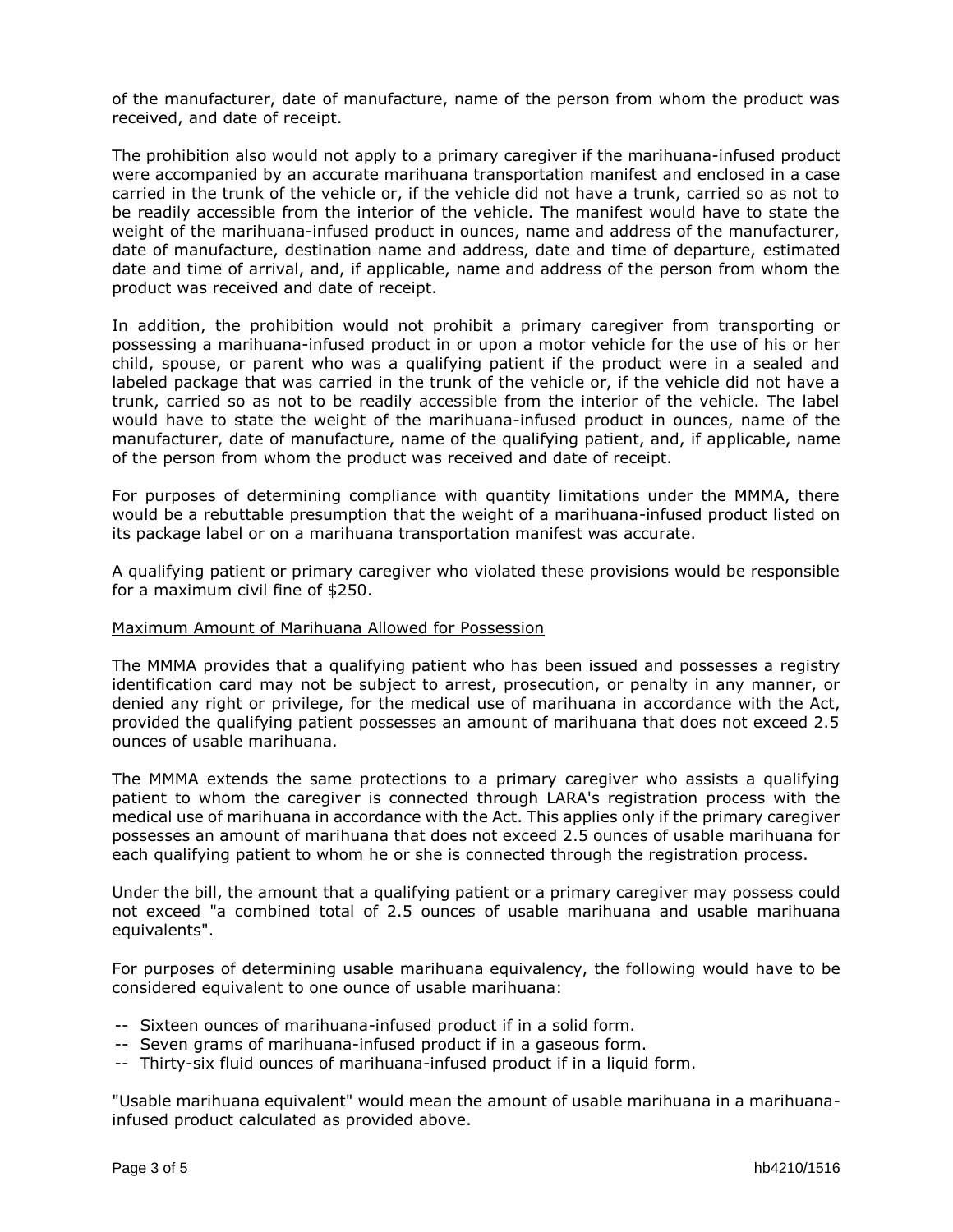# Immunity for Transfer, Purchase, or Sale Pursuant to Licensing Act

The following provisions of the bill would not apply unless the proposed Medical Marihuana Facilities Licensing Act were enacted.

A registered qualifying patient or registered primary caregiver would not be subject to arrest, prosecution, or penalty in any manner, or denied any right or privilege, including civil penalty or disciplinary action by a business or occupational or professional licensing board or bureau, for any of the following:

- -- Transferring or purchasing marihuana in an amount authorized by the MMMA from a provisioning center licensed under the proposed Act.
- -- Transferring or selling marihuana seeds or seedlings to a grower licensed under the proposed Act.
- -- Transferring marihuana for testing to and from a safety compliance facility licensed under the proposed Act.

### Scope of the MMMA

The Act states that it does not allow a person engage in certain activities. These include operating, navigating, or being in actual physical control of any motor vehicle, aircraft, or motorboat while under the influence of marihuana. The bill would extend this to operating, navigating, or being in actual physical control of a snowmobile or off-road recreational vehicle.

Also, under the bill, the Act would not permit a person to separate plant resin from a marihuana plant by butane extraction inside a residential structure.

### Statement of Intent

The bill contains the following language:

This amendatory act clarifies ambiguities in the law in accordance with the original intent of the people, as expressed in section 2(b) of the Michigan medical marihuana act…:

 "(b) Data from the Federal Bureau of Investigation Uniform Crime Reports and the Compendium of Federal Justice Statistics show that approximately 99 out of every 100 marihuana arrests in the United States are made under state law, rather than under federal law. *Consequently, changing state law will have the practical effect of protecting from arrest the vast majority of seriously ill people who have a medical need to use marihuana.*" [Emphasis added.]

(Please note: The emphasis is added in the bill.)

MCL 333.26423 et al. Legislative Analyst: Suzanne Lowe

## **FISCAL IMPACT**

The bill would have a positive fiscal impact on the State and an indeterminate fiscal impact on local governments. It would expand the allowable defenses to prosecution for consuming usable marihuana types and associated derivative products under the Michigan Medical Marihuana Act. For local government, there could be added administrative costs in interpreting what would become legal consumption of usable marihuana under the bill and what would remain illegal. Additionally, the bill would create a new civil fine for the unauthorized transfer of a marihuana-infused product.